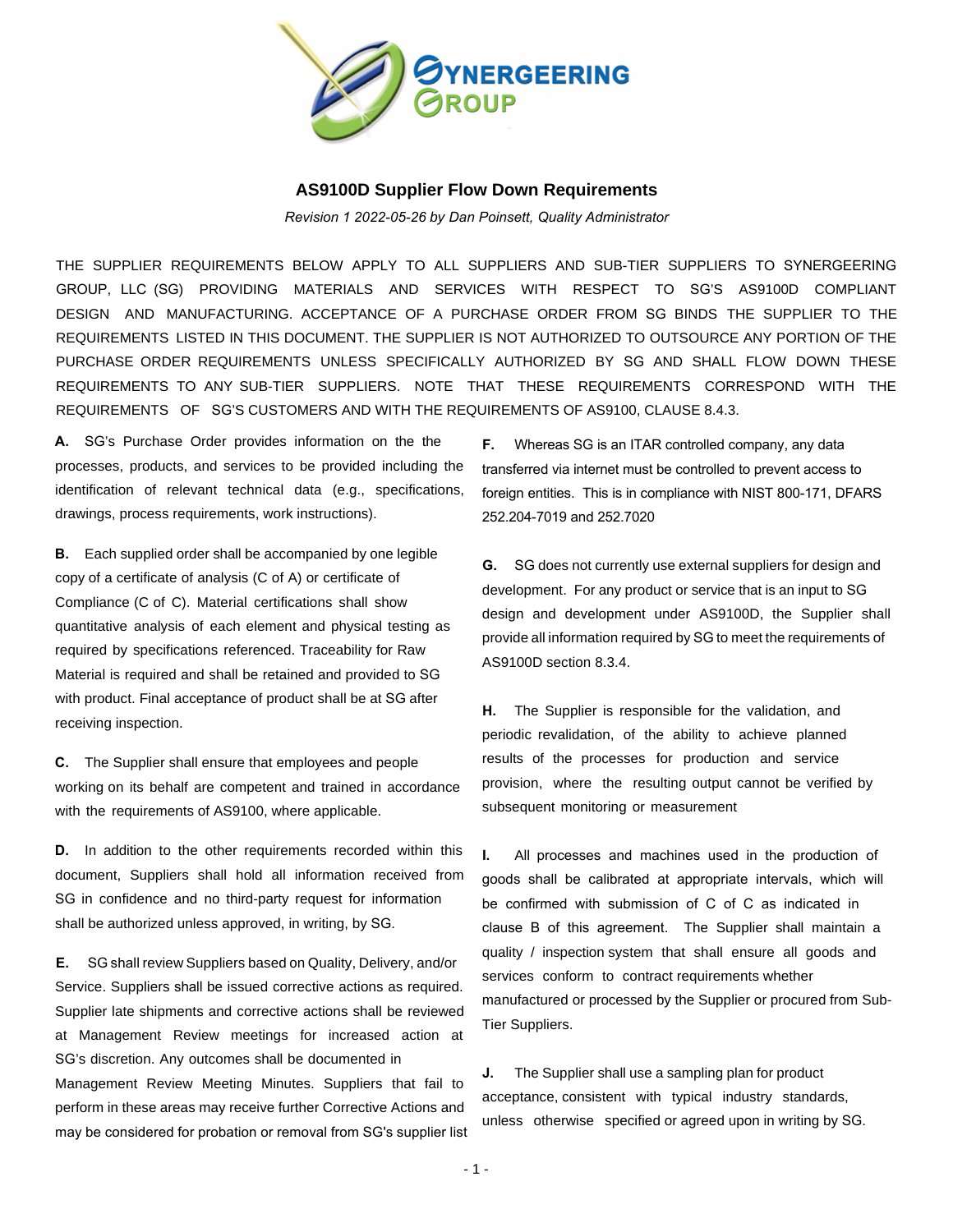**K.** When specifically requested by SG in writing, the Supplier shall maintain a quality system in compliance to AS9100D and/or approved by SG. When required by SG or it's customers, Suppliers shall use customer-specified sources. The Supplier shall notify SG of nonconforming processes, products, or services and obtain approval for their disposition. To prevent the purchase of counterfeit or suspect / unapproved products and to ensure product identification and traceability, the Supplier shall institute controls that include staff training on the effect and identification of counterfeit / suspect parts, the requirement of Material Certificates, Certificates of Conformity, and/or other supporting documentation as appropriate. Material and part substitutions are not allowed. The Supplier shall notify SG of any change in ownership, management, location, product, or process that affect SG's product or services. Suppliers shall flow-down to Sub-Tier Suppliers the applicable requirements as required by the purchase order either specifically or by reference. When requested by SG or its customers, the Supplier shall provide test specimens for inspection / verification, investigation and/or auditing purposes. Unless otherwise specified on the Purchase Order, the latest specification revision in effect at the time the lot of raw material/parts was originally manufactured or processed shall apply. In the event a document has been superseded, the latest revision of the superseding document shall apply. All certifications, test reports, and inspection reports, as well as receiving inspection, in-process inspection, final inspection, and calibration records shall be retained for a minimum of seven years, unless otherwise specified by SG, and shall be made available to SG, it's customers, or regulatory agency upon request.

**L.** SG and it's customers reserve the right to perform an on-site inspection of the Supplier's facility or visit the facility. SG

shall give reasonable notification to the Supplier prior to the on-site inspection. The on-site inspection may include surveillance of the Supplier's facilities, procedures, production methods, processes, and the Supplier's Quality Management System. The Supplier shall furnish, at no cost, the necessary data as required by applicable Purchase Orders, specifications, and inspection instructions to facilitate the on-site inspection.

**M.** The Supplier shall be committed to the highest standards of ethics and business conduct, and shall comply with the law, honor commitments, act in good faith, and be accountable. The Supplier shall not offer, promise, authorize, or provide, directly or indirectly, anything of value (including business gifts or courtesies) with the intent or effect of inducing anyone to engage in unfair business practices and shall avoid involvement in activities that may be perceived as a conflict-of-interest. The Supplier shall respect the legitimate proprietary rights and intellectual property rights of customers and Suppliers and take proper care to protect sensitive information, including confidential, proprietary and personal information. The Supplier shall support product safety by ensuring robust management of special requirements, critical items, and key characteristics. If there are concerns with respect to product safety, the Supplier shall communicate them to SG. If there is a concern at the Supplier's premises with respect to safety during the manufacture of the product, the Supplier shall notify its own employees of the concern and whenever possible, mitigate the concern. The Supplier shall ensure that employees and people working on its behalf are aware of their contribution to product or service conformity, their contribution to product safety, and the importance of ethical behaviour.

Synergeering Group, LLC – AS9100D Supplier Flow Down Requirements *Revision 2022-05-26 by Dan Poinsett, Quality Administrator*